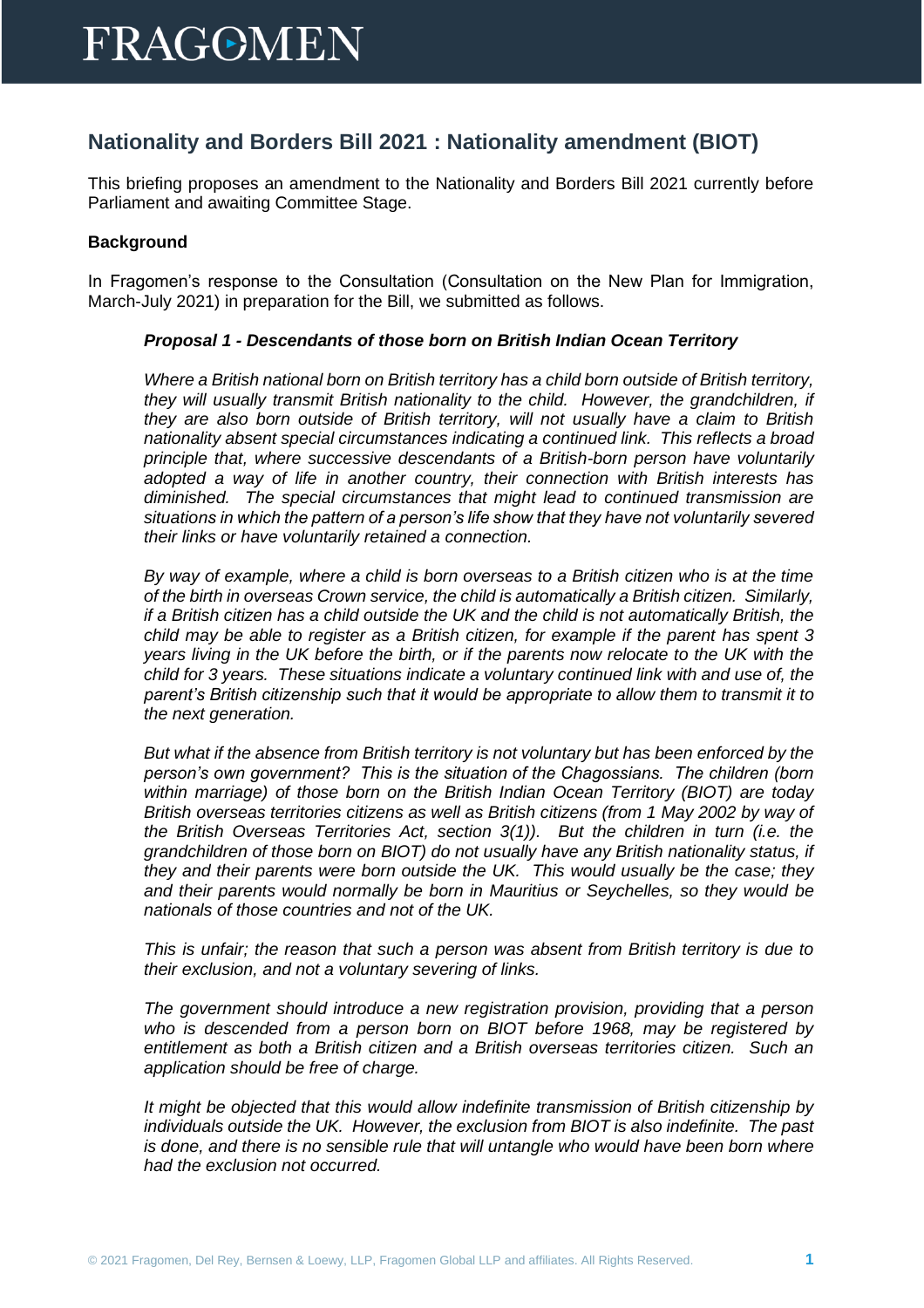*The provision should be drafted to transmit the entitlement to register to children even where the parents were not married at the time of the birth.*

*The registration should be for both nationalities; British citizen and British overseas territories citizen. This is the status that those born on BIOT acquired on 1 May 2002, and the status their descendants would have had, were it not for the exclusion.*

*The route to British nationality should be through registration, so that those who do not wish to avail themselves of it, are not obliged to. Those descendants who are nationals of countries which do not permit dual citizenship would not be adversely impacted.*

*Finally, the registration should be free of charge; the Chagossians should not have to pay the UK government to grant them the status that they would have had by operation of law had they been allowed to remain. In the case of routes intended to remedy historical injustices (pre-1983 birth to British mothers and pre-2006 'illegitimate' births to British fathers) the government has waived the processing fee.*

At the Second Reading of the Bill, Henry Smith MP said:

*… I wish to mention an aspect of nationality that has not been properly addressed: the position of the descendants of the Chagos islanders who were forcibly removed from the British Indian ocean territory by Harold Wilson's Administration in the late 1960s and typically resettled in Mauritius, the Seychelles and some other locations. Many of those descendants are the grandchildren of people who were British subjects in the British Indian ocean territory and now find themselves with, in effect, no rights to British citizenship, despite the fact that it was no fault of their own that their grandparents and relatives were forcibly exiled from their home territory.*

*I would therefore be grateful if the Government considered including in the Bill a clause to rectify that anomaly, which affects a relatively small number of people. This injustice has existed for more than half a century. I plan to introduce an amendment on Report, but I hope that the Government can work with me to remedy this historical injustice once and for all.*

# **Proposed Amendment**

We suggest the following amendment as fulfilling these objectives.

#### *Inability of Chagos Islanders to acquire British nationality*

*(1) Part 2 of the British Nationality Act 1981 (British overseas territories citizenship) is amended as follows.*

*(2) After section 17H (as inserted by section 7), insert-*

# *"17I Acquisition by registration: Descendants of those born on British Indian Ocean Territory*

*(1) A person is entitled to be registered as a British overseas territories citizen on an application made under this section if they are a direct descendant of a person ("P") who was a citizen of the United Kingdom and Colonies by virtue of P's birth in the British Indian Ocean Territory or, prior to 8 November 1965, in those islands designated as the British Indian Ocean Territory on that date.*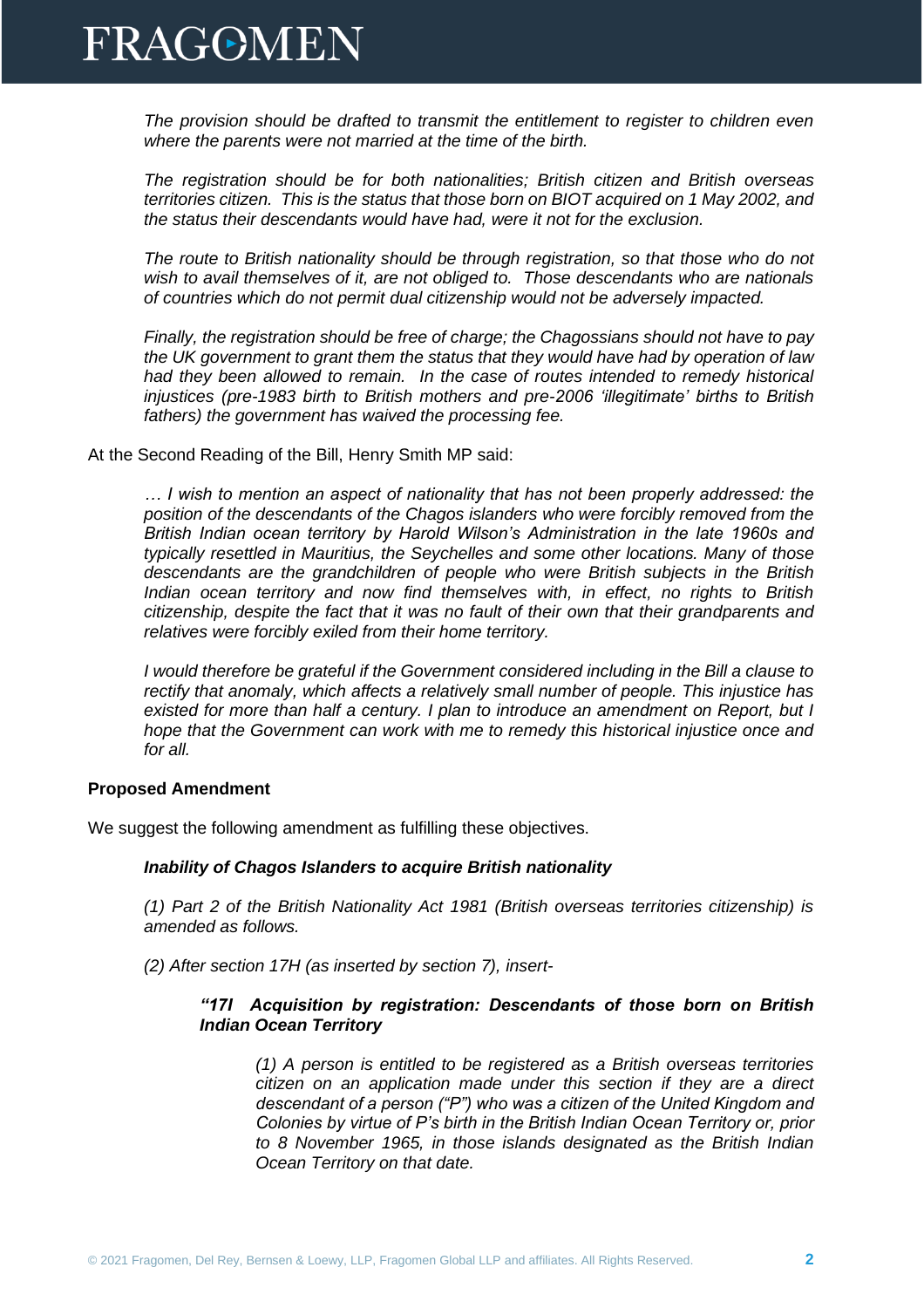*(2) A person who is being registered as a British overseas territories citizen under this section is also entitled to be registered as a British citizen.*

*(3) No charge or fee shall be imposed for registration under this section. "*

#### *Member's Explanatory Statement*

*This amendment would allow anyone who is descended from a person born before 1983 on the British Indian Ocean Territory to register as a British overseas territories citizen. They may also register as a British citizen at the same time. Both applications would be free of charge.*

#### **Comments**

#### **1. Requirement to apply**

This is a registration provision, meaning that applicants would need to submit a valid application and have it processed by the Home Office, in order to benefit. Applicants would have the burden of proof on the normal standard (the balance of probabilities) in showing that they were descended from a person born on the British Indian Ocean Territory. Having been approved they would need to attend a citizenship ceremony and give an oath / affirmation of allegiance in order to complete their registration. They could then apply for a British passport.

### **2. Citizenship "by descent" and good character**

The Clause as drafted would result in acquisition of the relevant nationality status otherwise than by descent, meaning it could be passed on to the next generation born outside of British territory.

The Clause as drafted would not impose a good character requirement on applicants.

#### **3. Alternative : Undertaking in relation to Clause 7**

Clause 7 of the Bill, inserting section 4L of the Act, already creates a discretionary power to register an adult as a British citizen if they were unable to become a British citizen but for historical legislative unfairness, an act or omission of a public authority, or exceptional circumstances. A parallel provision (Clause 7 inserting section 4L) creates the same discretionary power to register an adult as a British overseas territories citizen.

An alternative to the insertion of the new Clause above would be a clear undertaking by the government that they will accept an application to register a person as a British citizen (and if required as a British overseas territories citizen) under the new sections 4L and 17H, if they are descended from a person born in the British Indian Ocean Territory.

The provisions relating to *"an act or omission of a public authority"* could be relied upon by the Home Office under ss 4L / 17H, for example the act or omission could be the continued exclusion of the Chagossians from British Indian Ocean Territory at the relevant time. In exercising such a power, the Home Office would not need to make any finding as to legality or morality of the acts or omissions in question. The statutory power to register would arise simply because, as a matter of fact, were it not for the relevant acts or omissions, the person would have become a British citizen (and/or a British overseas territories citizen).

#### **4. Double registration & costs**

As introduced at first reading, the Bill creates a new route (Clause 2 inserting sections 17B to 17F) by which a person who would have become a British overseas territories citizen, had their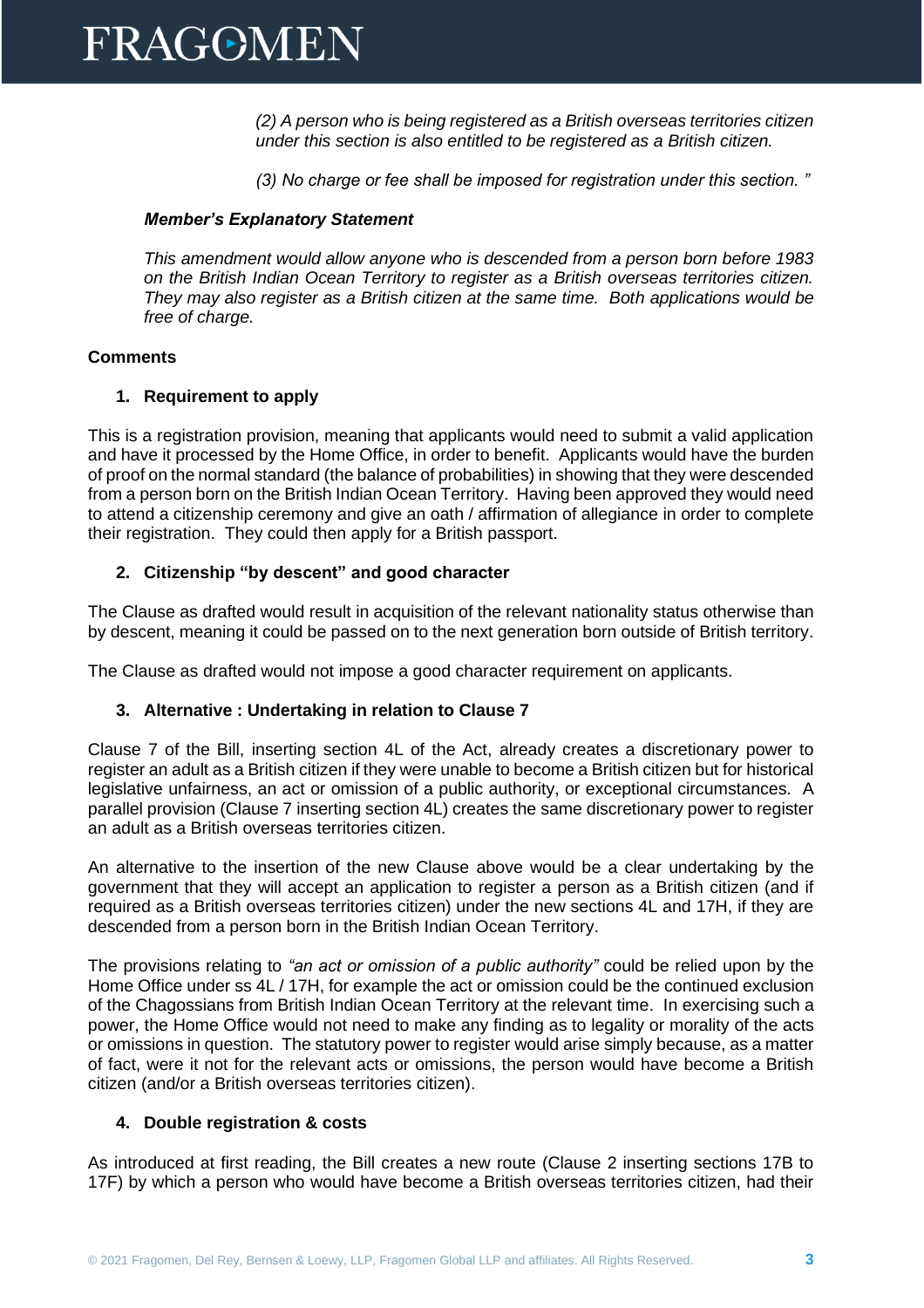# FRAGOMEN

natural father been married to their mother at the time of their birth, is entitled to register as a British overseas territories citizen. Clause 3 inserting section 4K provides that a person who is so registered as a British overseas territories citizen may also be registered as a British citizen.

These new provisions will benefit Chagossians who were unable to acquire British nationality because they would need to derive their claim through an unmarried father. (For births before 1 July 2006, a person could only claim British nationality through their father if they were regarded as born legitimate, or if they were legitimated by the subsequent marriage of their parents.)

However these existing Clauses 2 and 3 will require two separate registration events in order for the person to acquire both citizenships. It is not clear whether this will require two consecutive registration applications, and payment of two sets of application fees.

Registration as a British citizen, which gives the right of abode in the UK, is only possible if registration as a British overseas territories citizen takes place. Clause 3 inserting section 4K(3) provides that:

*(3) The Secretary of State may not register a person as a British citizen under this section unless the person is also registered as a British overseas territories citizen.*

Where a person was alive immediately before 21 May 2002 and held British overseas territories citizenship, they would have acquired British citizenship automatically on that date, by operation of law and without requirement of an application process or payment of a fee (British Overseas Territories Act 2002, section 3(1)). It does not therefore make sense to charge for either registration application, where the reason to open a registration route is to correct an historical injustice.

The current relevant costs for registration are as follows. The second column is the UKVI fee, the third is the cost of processing based on figures as at 1 July 2021.

| <b>Application Type</b>                                                                                                                                | <b>UKVI Charge</b> | <b>Unit Cost</b> |
|--------------------------------------------------------------------------------------------------------------------------------------------------------|--------------------|------------------|
| Nationality registration - British overseas<br>territory citizen, British overseas citizens, British<br>Subjects, British protected persons - adult    | £901               | £372             |
| Nationality registration as a British citizen - adult                                                                                                  | £1,206             | £372             |
| registration - British overseas<br>Nationality<br>territory citizen, British overseas citizens, British<br>Subjects, British protected persons - child | £810               | £372             |
| Nationality registration as a British citizen - child                                                                                                  | £1,012             | £372             |

In the case of registration provisions to deal with historical gender discrimination (women unable to transmit British nationality before 1983), and provisions to deal with the historical effects of illegitimacy rules, the Home Office only charges the ceremony fee of £80.

# **5. Open-ended transmission**

As drafted, the proposed Clause is open-ended, meaning that it would indefinitely permit transmission of British nationality to eligible descendants. It would be straightforward as an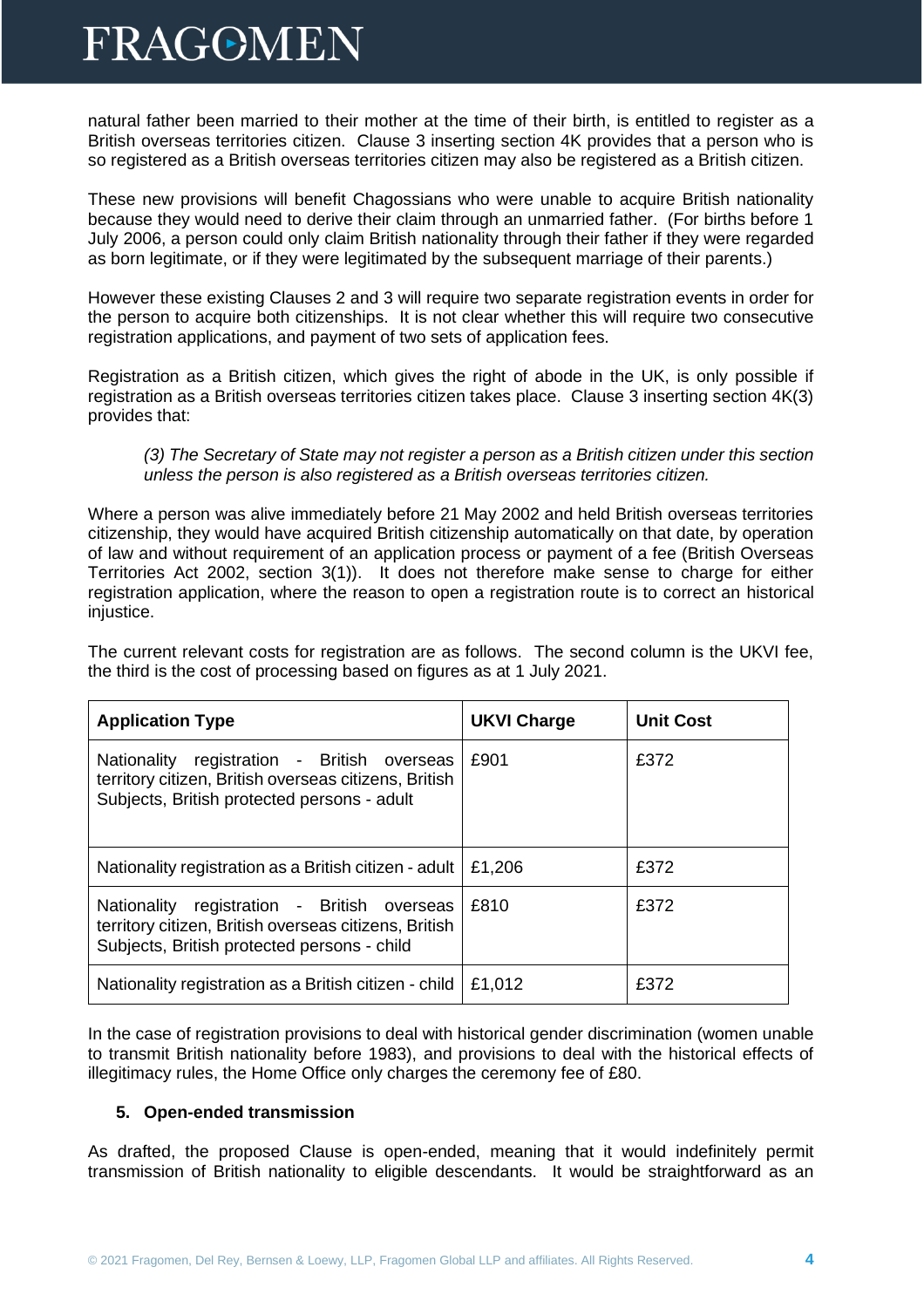# **FRAGOMEN**

alternative to add a time limit beyond which new registrants would not be permitted. There would be precedent in nationality law for this, for example between 1987 and 1997 there was a timelimited opportunity for British Dependent Territories citizens connected with Hong Kong to register as British National (Overseas) in the runup to handover. Similarly, a Spanish law in 2015 to allow descendants of Sephardic Jews to register as Spanish citizens, was subject to an initial 4-year time limit.

> Alexander Finch Fragomen LLP 19 August 2021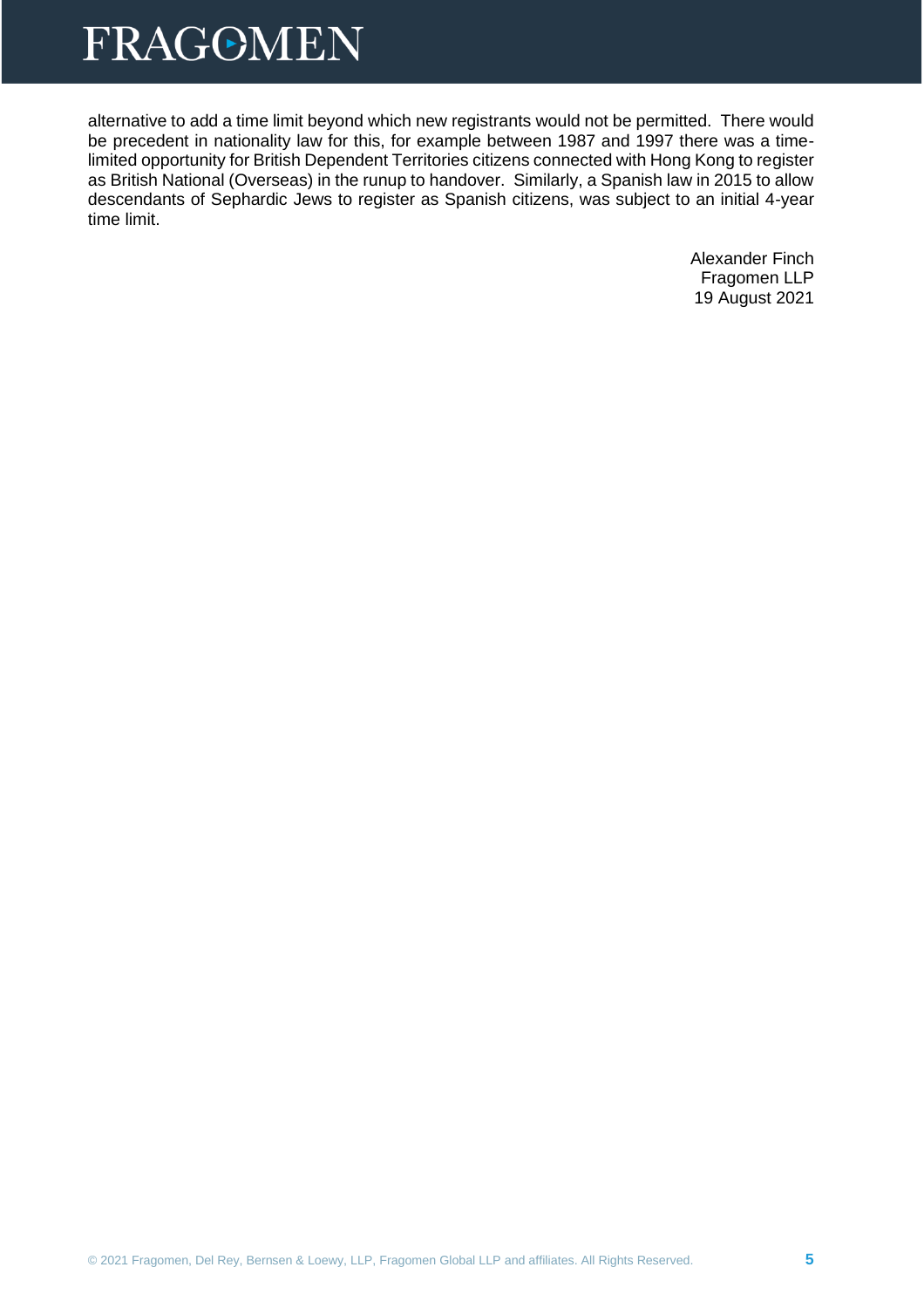# **Nationality and Borders Bill 2021 : Spouse visas amendment (BIOT)**

This is prepared with reference to the briefing document from Chagossian Voices, September 2021. The briefing raises the important separate issue (Generic problem D - Spouses) of how the UK should respect family life created by British nationals living outside the UK at a time when they were unlawfully excluded from British territory. Is it right in these circumstances to impose the same conditions for relocation of the spouse to join the British national in the UK as applies in other cases?

# **Background**

The spouses of Chagossians, typically nationals of Mauritius or Seychelles, have formed family life with Chagossians (who are now British citizens, or will under the amendment become eligible to register as British citizens) at a time when Chagossians were excluded both from the Chagos and from the UK.

Today, in order for a British citizen to sponsor a spouse to join them in the UK, they must meet a Minimum Income Requirement (MIR), meaning that they must show an available income of at least £18,600 a year. This requirement is made difficult to meet in several respects.<sup>1</sup>

This was not always the position. Until 1949, if a woman married a British man she became a British subject on the date of the marriage. From 1949 until 1983, if a woman was married to a man who was a UK citizen she could register upon application as a UK citizen herself. This involved no financial, knowledge or any other test. From 1983 to 2012, relocation to the UK as the spouse of a British citizen was subject to a more relaxed financial test and led to settlement after 2 years.

This changed with effect from 9 July 2012, when the current MIR was imposed. The UK government stated in its *Statement of Intent* in introducing the MIR that *"those who choose to establish their family life in the UK … should have the financial wherewithal to be able to support themselves and their partner without being a burden on the taxpayer."* But this justification falls flat in the case of the Chagossians, for two main reasons.

Firstly, those who have come to the UK since 2002 are British nationals who were previously prevented from residing in *any* British territory since they were unlawfully excluded from the Chagos some 30+ years previously. They were never voluntarily absent from British territory, and the family relationships they entered into with local nationals were not entered in the expectation that they would have to meet a financial or other test.

Nor was the movement of Chagossians to the UK since 2002 a normal relocation of choice; it was the product of a (partial) restoration of a right to reside in British territory that should never have been taken away at all. As the Chagossian Voices Briefing document states,

*"As the only BOT citizens banned from their own territory, most Chagossians saw right of abode in the UK as … something which should have been granted at the time of enforced exile."*

 $1$  Undertakings of financial support from third parties cannot be accepted no matter how the promise is made, or the financial resources of the promising party. The prospective employment income of the spouse cannot be taken into account, even if there is a written job offer and regardless of the prospective salary. Savings can only be taken into account according to a formula which makes this option inaccessible for all but the very wealthy: GBP 62,500 of cash savings held for at least 6 months would be needed to make up for the lack of income.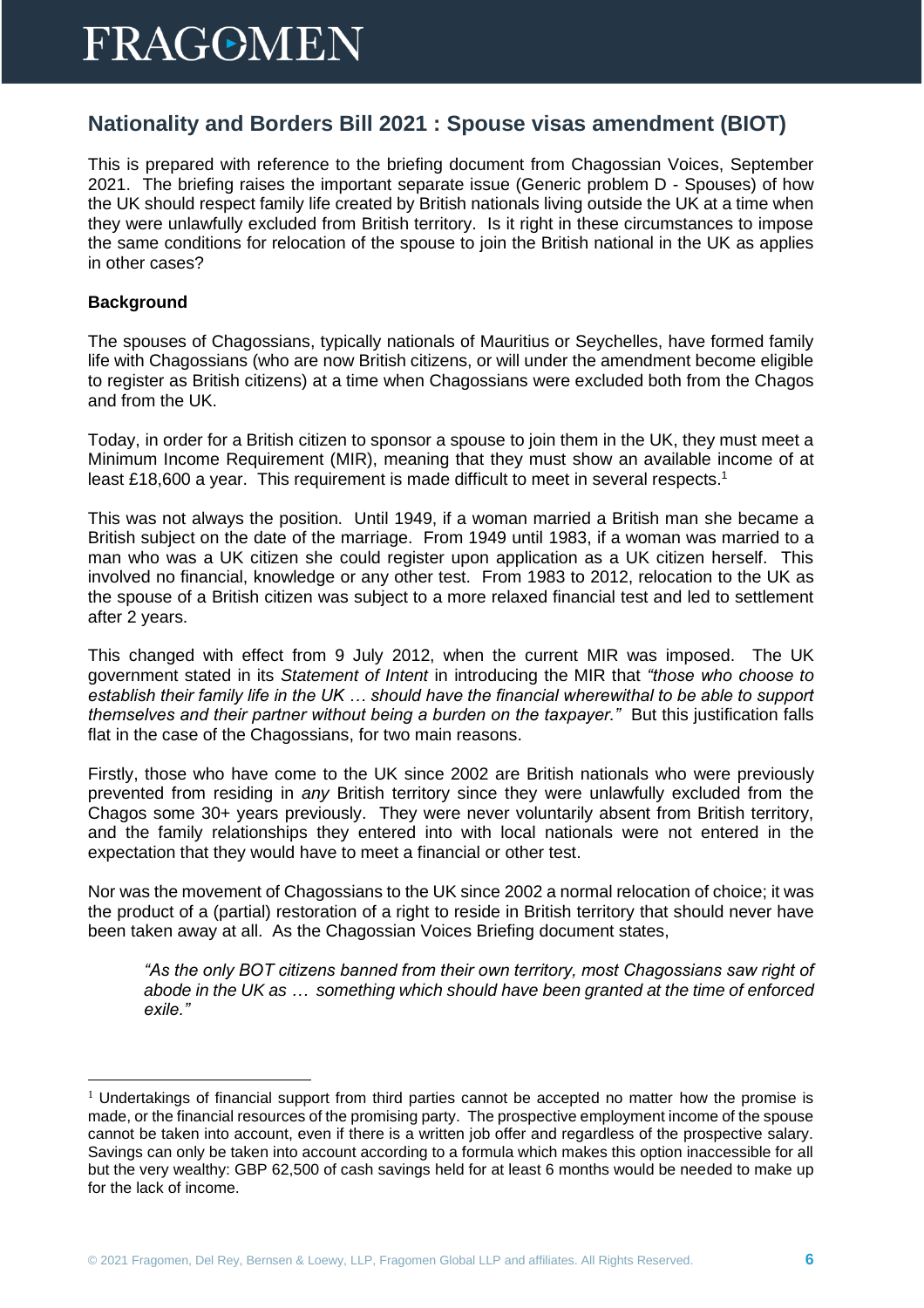# FRAGOMEN

The MIR is intended to normally apply to: (i) British citizens residing in the UK who marry foreign nationals residing abroad and wish to sponsor them, or (ii) British citizens who voluntarily reside abroad, form family life there and now wish to return to the UK. But neither such case is applicable to the Chagossians if their family life was formed before 21 May 2002, and they have since relocated to the UK. The fact that a (second) cross-border movement is taking place at all is a product of the exile and not a 'choice' to which it would be appropriate to apply financial and linguistic tests.

Secondly, the poor financial condition of some members of the Chagossian community is itself the causal result of an exile that was imposed by the British government. It is perverse for the same government to then rely upon that financial condition as a reason for refusing the right of family reunion.

There is no published Home Office policy with respect to the Chagossians. The Home Office categorises and treats individuals primarily by reference to their nationality as described in their passport. From their point of view, the Chagossians are simply British, Mauritian and Seychelles nationals, not as a special class in their own right. The position of the Chagossians was not considered or referred to at any time in the process of introducing the MIR, neither during the 2011 prepatory Migration Advisory Committee report,<sup>2</sup> the 2012 Statement of Intent<sup>3</sup> or in the case of *MM (Lebanon)<sup>4</sup>* in which the Home Office defended a legal challenge to the rules creating the MIR. But this does not recognise their particular circumstances.

The Home Office should recognise the Chagossians as a particular class, so that it can develop a policy to treat cases involving them and their family members in a way that is consistent and sympathetic to the unique history. In particular it should develop an exception to the normal Minimum Income Requirement for a spouse visa application where the sponsoring British citizen is a Chagossian.

# **Additional Amendment**

We propose an additional amendment to deal with the issue of family reunion. The Nationality and Borders Bill deals primarily with nationality and asylum (protection) issues. There are however provisions relating to immigration in Part 5.

*In Part 5, after Clause 65, add:*

# *66 Minimum Income Requirement : Family members of British citizens with a connection to British Indian Ocean Territory*

- *(1) This section applies where:*
	- *a) the Secretary of State makes a decision on whether to grant entry clearance, leave to remain or indefinite leave to remain on the basis of family reunion under Appendix FM to a person, and*
	- *b) the sponsor of the person is a British citizen who was born on, or descended from a person born on, British Indian Ocean Territory, and*
- *(2) In a decision to which this section applies, the Secretary of State shall not require the person to meet:*
	- *a) a minimum income requirement, or*
	- *b) an English language requirement.*

# *Member's Explanatory Statement*

<sup>3</sup> UK Visas and Immigration: Family migration: statement of intent, 11 June 2012

<sup>2</sup> Migration Advisory Committee: income for family migration route, 16 November 2011

<sup>4</sup> *R (oao MM (Lebanon)) v SSHD* [2017] UKSC 10